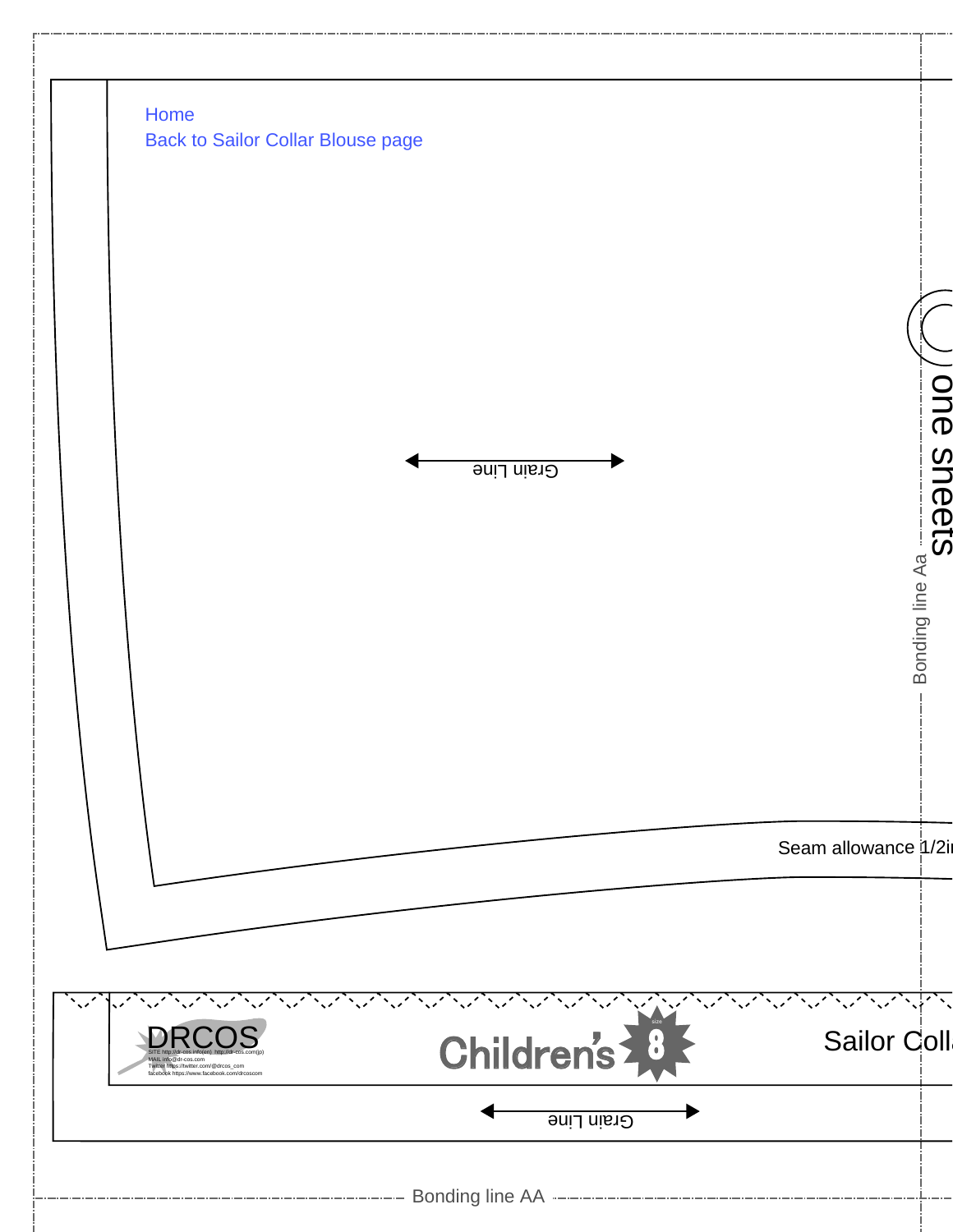| ่∕ขอแ∪เ<br>N EC<br>one sheets<br>SUS<br>Bonding line Aa<br>size<br>$\bullet\bullet$ | MALL Into@dr~60s.com<br>MALL Into@dr~60s.com<br>I Will Into@dr~60s.com<br>Rogbook hittps://www. <b>dr</b> o <del>ed</del> ook.lcom/MULQCHIOCEI |
|-------------------------------------------------------------------------------------|------------------------------------------------------------------------------------------------------------------------------------------------|
| nce 1/2in.<br>ひんしゅうしょう しょうしょうしょうしょうしょうしょうしょうしょうしょうしょうしょうしょう                         |                                                                                                                                                |
| r Collar Blouse facing two sheets / Fusible interlining two sheets                  |                                                                                                                                                |
| Seam allowance 1/2in.                                                               |                                                                                                                                                |
|                                                                                     |                                                                                                                                                |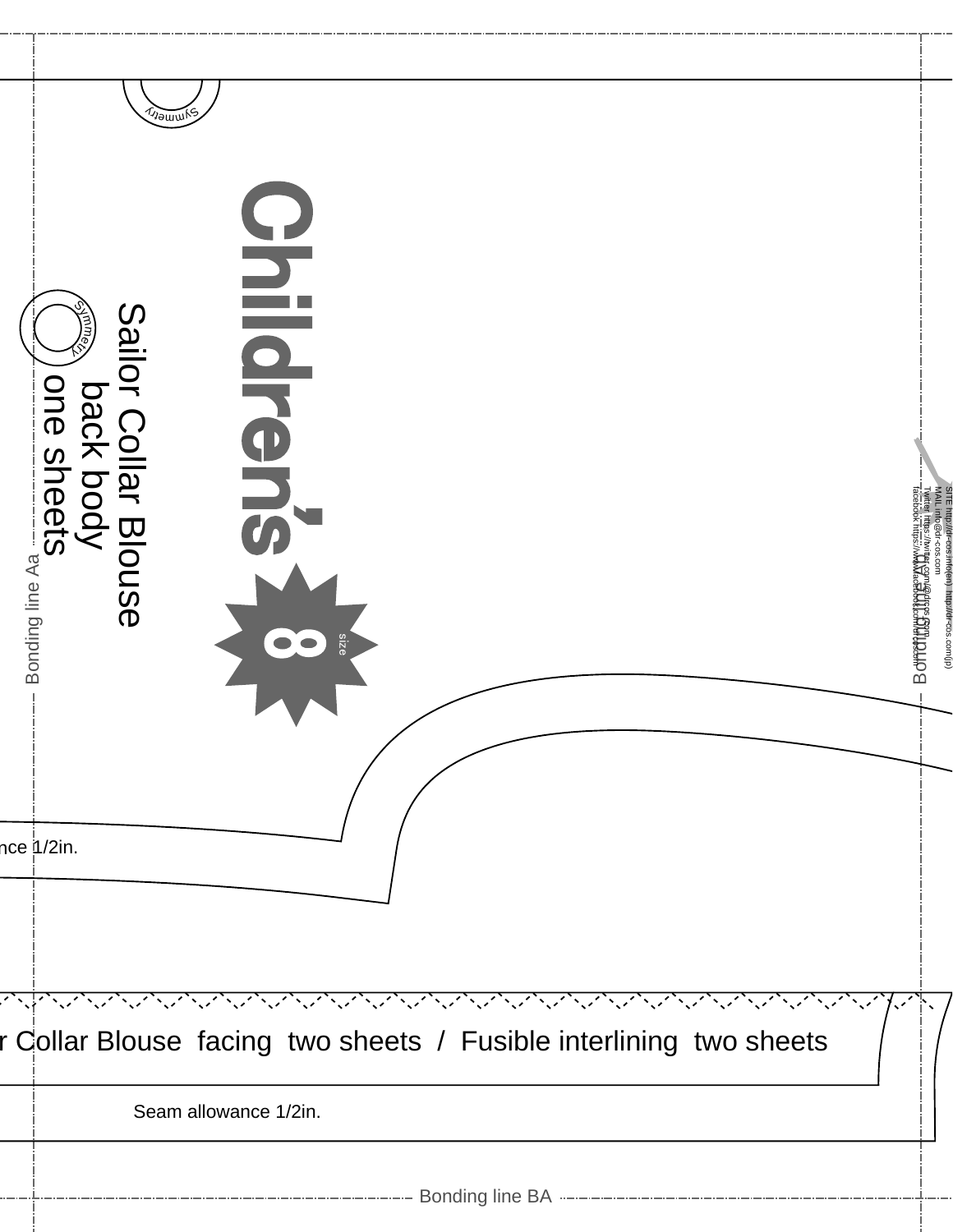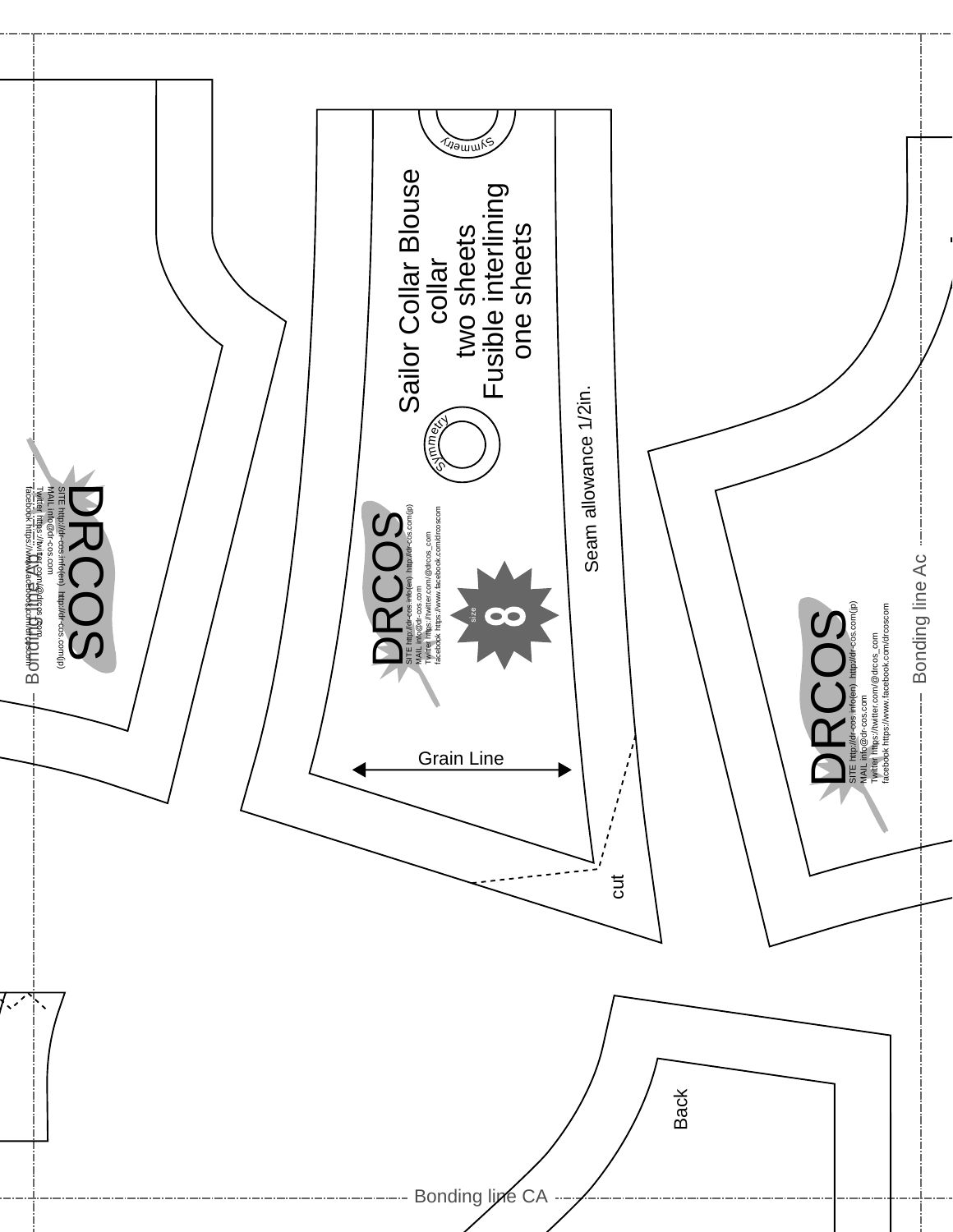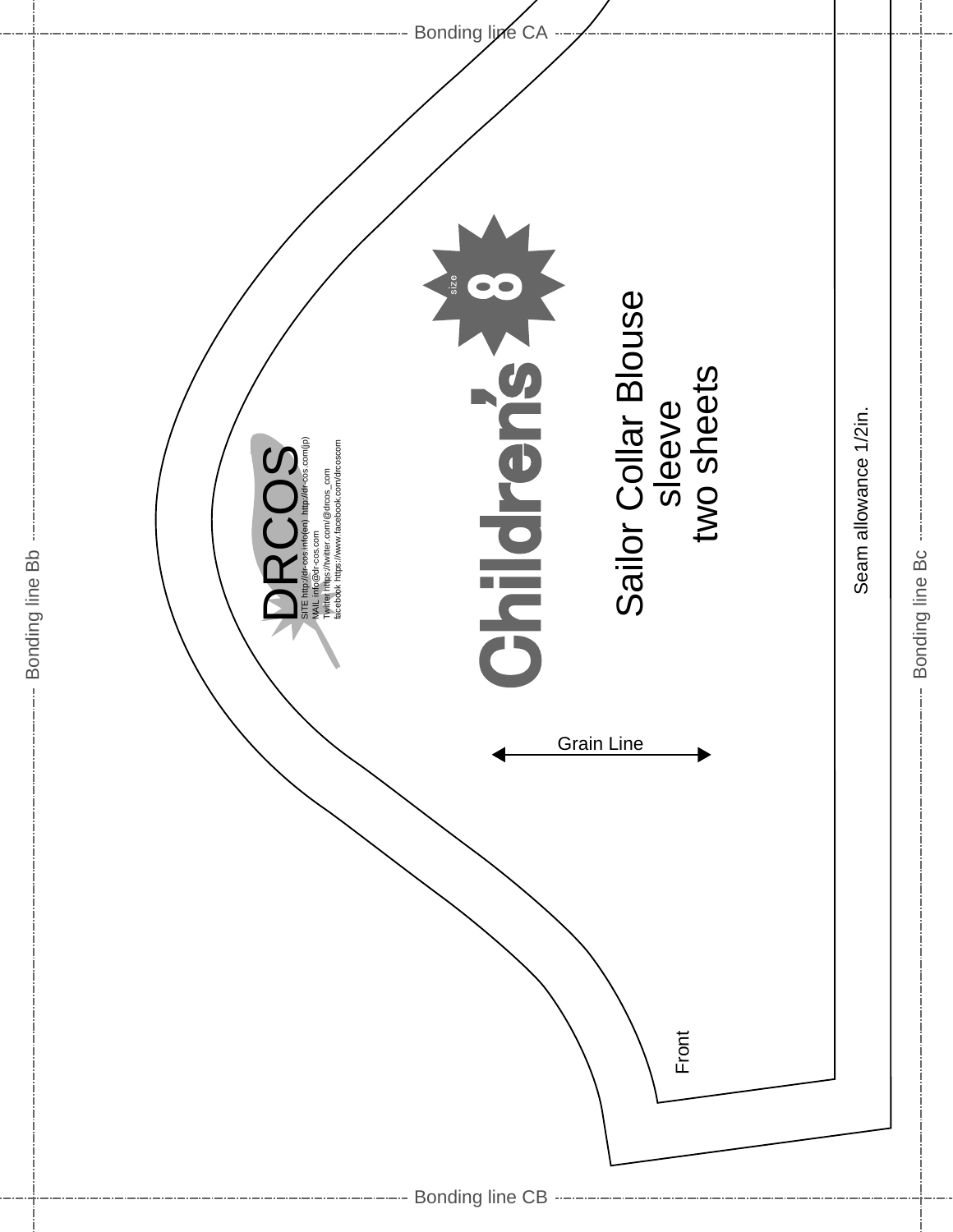